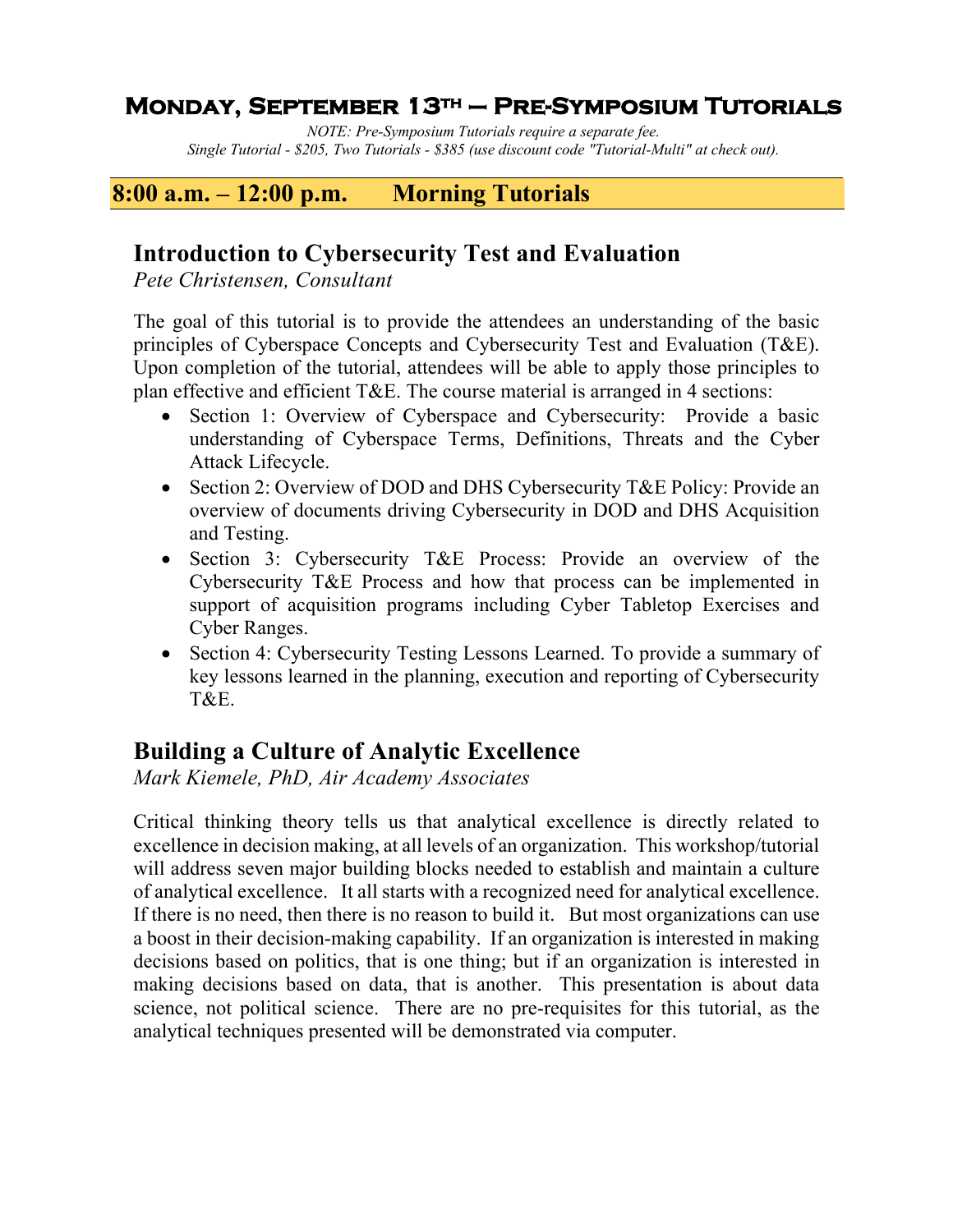## **Video Compression**

*Gary Thom, Delta Information Systems*

With the growing complexity of flight test programs and the improved efficiency of compression algorithms, video is an ever-increasing component of flight test data collection. This tutorial will provide a basic understanding of video interfaces. This will include a discussion of the signals, formats, resolutions, and frame rates. Building on those basics the tutorial will then present a high-level description of how video compression works and the trade-offs that can be made when selecting and implementing video compression components. An overview of various video compression algorithms will be provided, highlighting the differences between the algorithms. We will examine the effects of video compression on video quality and investigate some of the causes and resolutions of quality problems. Finally, there will be a brief overview of audio compression.

## **Mind's Eye to Metal - T&E in the Acquisition and Development Team**

*W. David Bell, PhD, MITRE Corporation; C. David Brown, PhD, Consultant to The MITRE Corporation*

Program Management (PM), Systems Engineering (SE), and Test and Evaluation (T&E) are often perceived as separate processes and communities. Nothing could be farther from the truth, and the leadership of Defense Acquisition has long been pushing the infusion of all three into an integrated development an acquisition process. This tutorial will not only help program managers, systems engineers, testers, and evaluators to understand one another, but will begin to educate this combined community on how these disciplines must integrate into a unified and rigorous technical process.

This tutorial will review and provide examples in each of the following subject areas:

- a. Top-level overview of Program Management, Systems Engineering, and Test & Evaluation
- b. T&E perspective on specification and design criteria. Includes creating requirements that are testable, verifiable, and designed to facilitate integration.
- c. Verification by analysis, demonstration, test and inspection. Criteria for selecting the verification type. T&E role in formal design reviews.
- d. T&E role in program planning and Program Management
- e. Management of T&E. Writing a Master Test Plan. Developing a T&E friendly WBS.
- f. T&E role in Earned Value Management and Risk Management
- g. Developmental and technical tests (DT), operational tests and customer testing (OT), the various types, uses and responsibilities. Importance of operational testing to the commercial as well as military markets.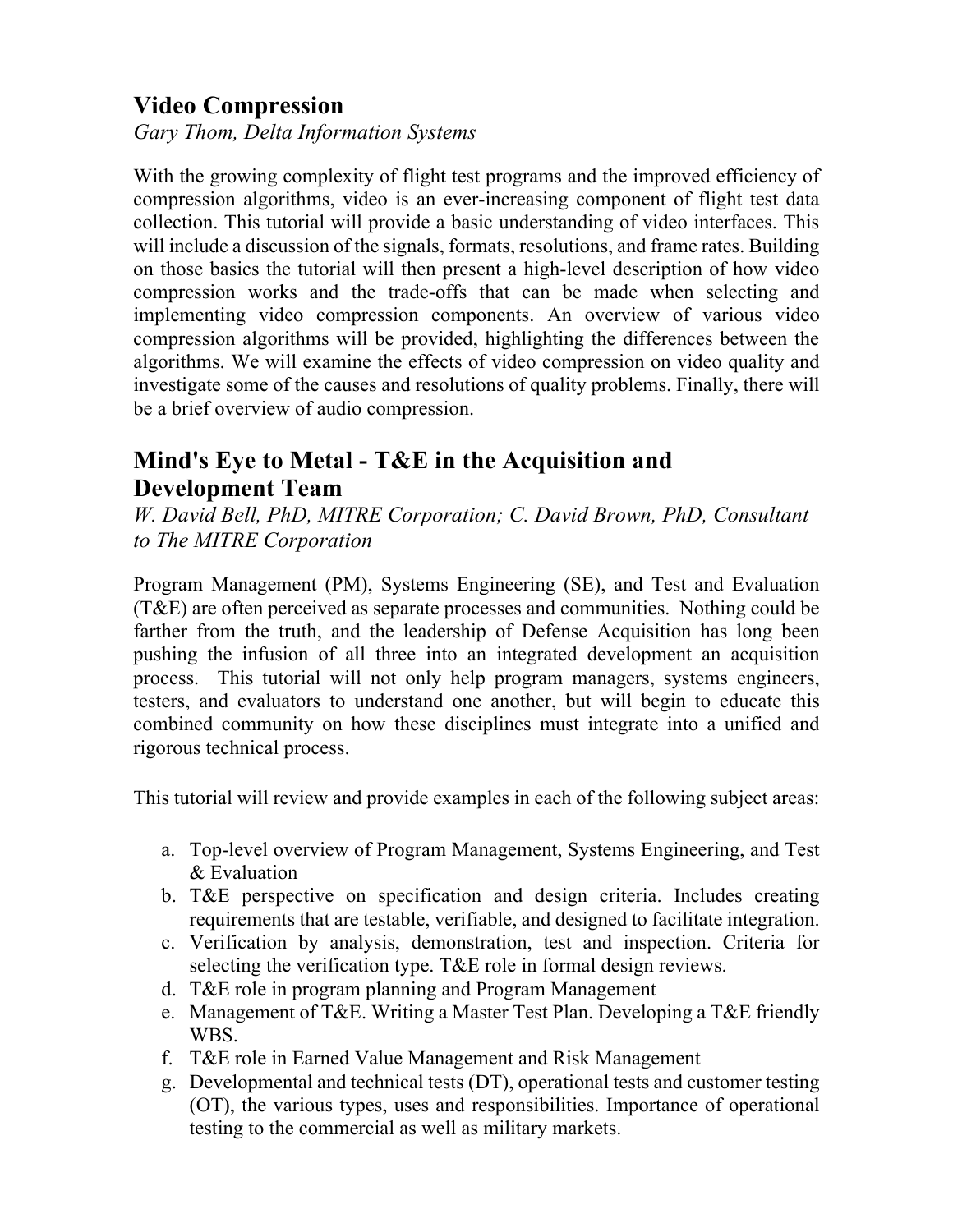- h. T&E in Agile development. Integrating formal T&E into an Agile development process.
- i. Organizational considerations to facilitate T&E. Use of Integrated Product Teams, including combined or integrated test teams, to improve technical, operational and cost/schedule performance.

## **Incorporating T&E into Acquisition Contracts**

*Terry Murphy, and Louis Goler, Department of Homeland Security, T&E*

So you're a Test and Evaluation Manager (or Key Leader) of a program and you and your T&E working group have just finalized the programs T&E Master Plan. Looks like you've accomplished all the pertinent tasks for T&E and ready for execution. Right? Not so fast, have you ever heard the term if it's not written into the contract it probably won't happen? To many of our T&E professionals are steeped in technical expertise and key on development of sound well defined T&E plans, but all too often they lack program management broness to understand they've missed critical steps. That being said, has the T&E manager coordinated with their programs contracting officer, contract specialist and or contracting officer's representative? Probably not.

This tutorial will provide the T&E professional an overview and process for inclusion of T&E equites into the acquisition contracting artifacts. The goal of this tutorial is not to make T&E professionals contract experts, but rather provide them a keen understanding of their "Key" role, responsibilities, processes, and as key players within this process ensure T&E equities are included within acquisition contracts.

The main focus will leverage the initial procurement notice released to industry per Federal Acquisition Regulation (FAR) Part 15, the Request for Proposal (RFP). Topics will include:

- Request for Proposal background and content
- Detailed overview of each RFP Part and Section with discussion on inclusion of T&E equites based on lessons with examples
- Discussion on the Statement of Work (SOW) and or Statement of Objectives (SOO) - Differences, purposes, and how the T&E professionals assist in the development

It is critical that our T&E professionals have a full understanding of their "Key" role within the program contract development process. Without the T&E professional working side-by-side the contracting Team there are NO guarantees that T&E equities will be clearly articulated and communicated within the contracting documents. The T&E professional is the key to ensuring that T&E is accurately, effectively, and with clarity included within the program contract actions, thereby reducing:

- Confusion
- Miss-interruptions
- Unclear requirements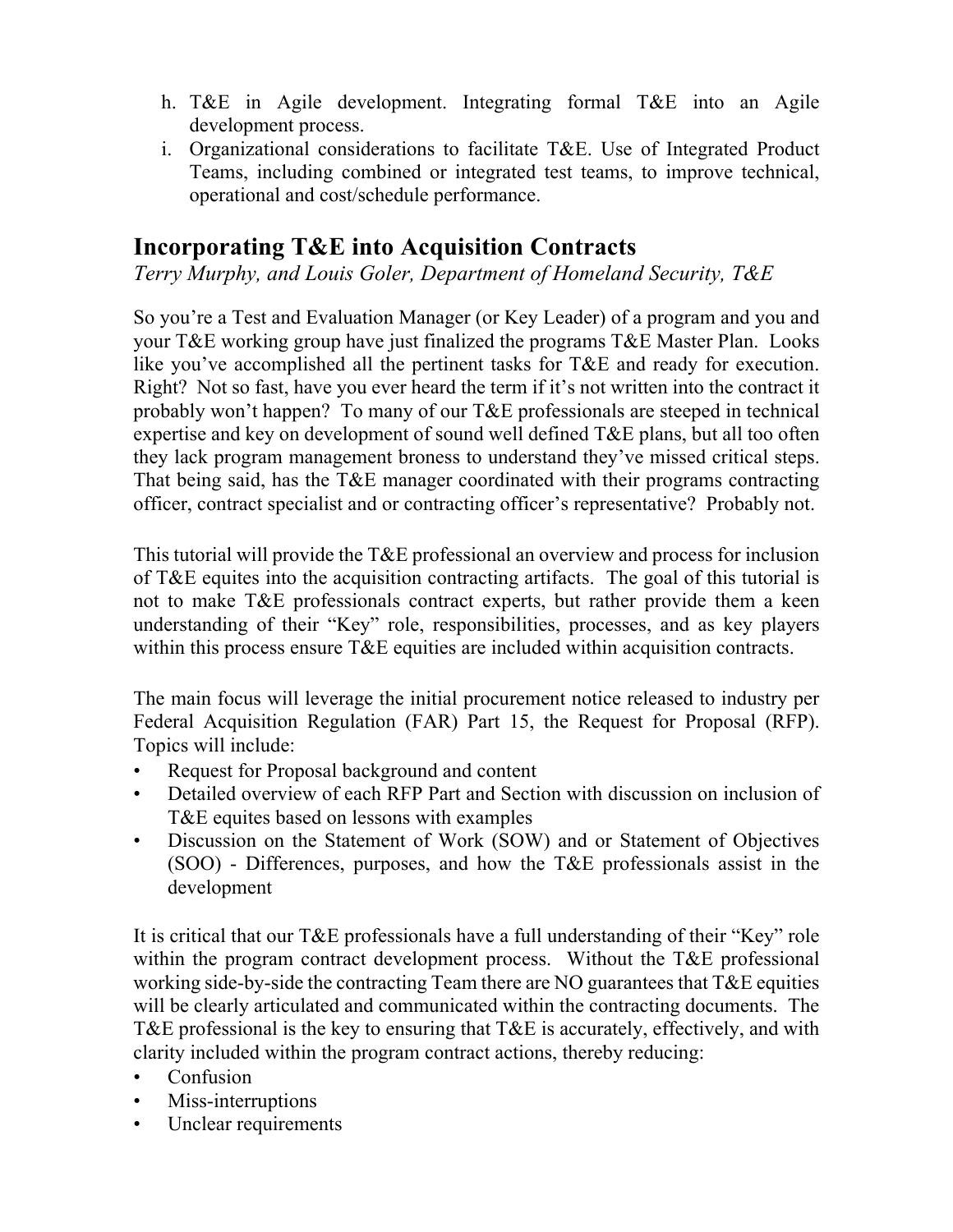There is a gap for our T&E professionals within this area of knowledge, and it's for that reason, this tutorial is recommended.

## **Ethically-aligned Experimentation and T&E: A Human-Centric View of Complex Military and Safety Critical Intelligent and Autonomous Systems**

*Dr. Keith Joiner and Dr. Malcom G. Tutty, UNSW ADFA, International T&E Association Southern Cross Chapter*

Over the last three decades, defence communication and information systems have been increasing the complexity and interconnectedness of systems that has pervaded society more broadly throughout the Information Age. Even more than society in the broad, Western Departments of Defence (DoDs) have sought to attain information dominance. The result has been a large number of complex systems, system-ofsystems and families-of-system-of-systems.

This Tutorial examines the Australian perspective on the big challenges facing decision making in complex systems and the key assurance initiatives pursued systematically by the US and Australian DoDs to effect these more integrated, interoperable and information-assured capabilities, while also ensuring these capabilities remain resilient to the new cyber threats using ethically-aligned approaches to experimentation and Test & Evaluation. This Tutorial will again explore the emerging best practices for a more human-centric view of such complex military and safety critical intelligent and autonomous systems.

#### **1:00 p.m. – 5:00 p.m. Afternoon Tutorials**

#### **Successful Distributed T&E with TENA, JMETC, and BDA**

*Gene Hudgins, Test Resource Management Center Joint Mission Environment Test Capability (TRMC/JMETC)*

The Test and Training Enabling Architecture (TENA) was developed as a DoD CTEIP project to enable interoperability among ranges, facilities, and simulations in a timely and cost-efficient manner, as well as to foster reuse of range assets and future software systems. TENA provides for real-time software system interoperability, as well as interfaces to existing range assets, C4ISR systems, and simulations. TENA, selected for use in JMETC events, is well-designed for its role in prototyping demonstrations and distributed testing.

Established in 2006 under the TRMC, JMETC provides readily-available connectivity to the Services' distributed test capabilities and simulations. JMETC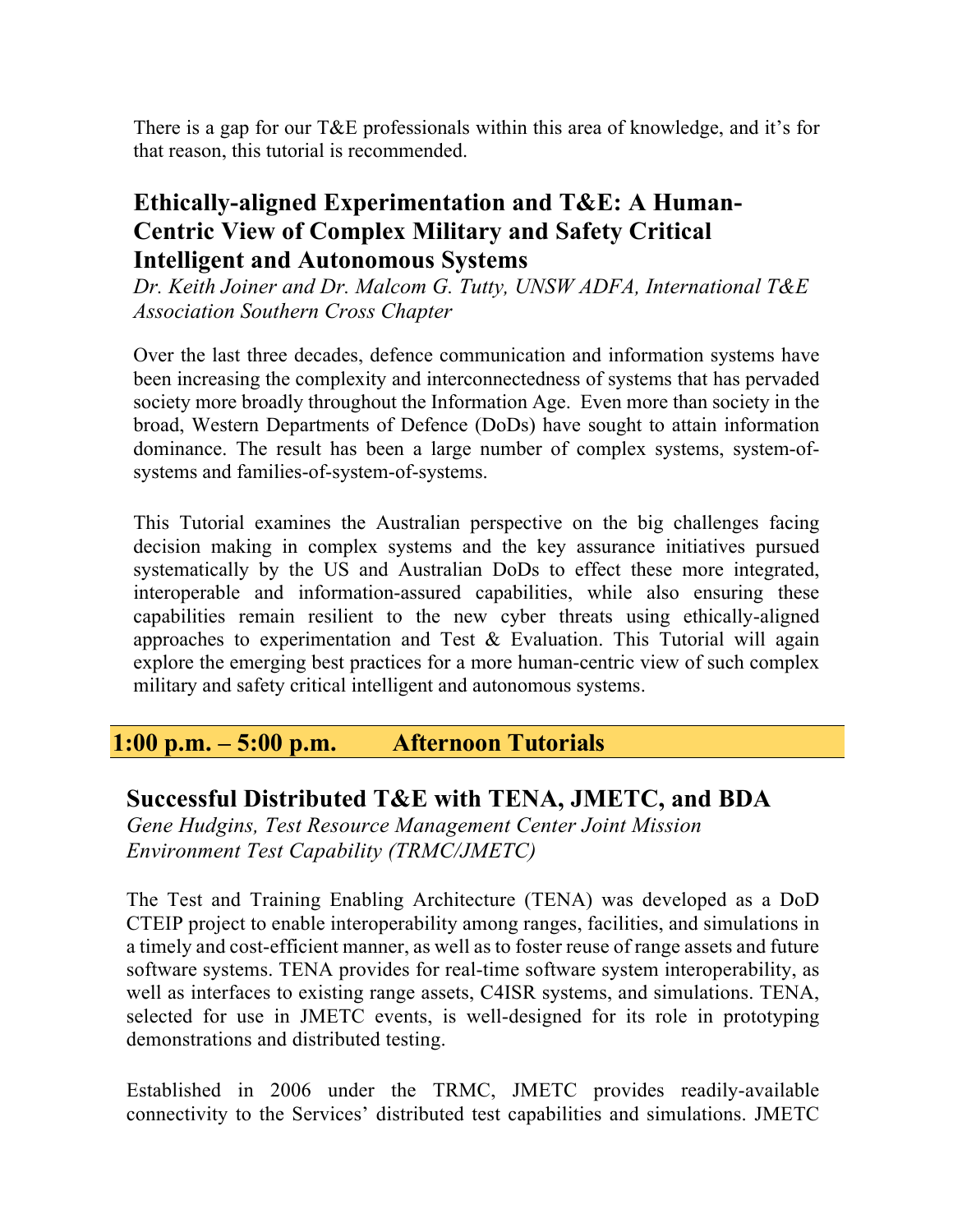also provides connectivity for testing resources in the Defense industry and incorporation of distributed testing and leveraging

of JMETC-provided capabilities by programs and users has repeatedly proven to reduce risk, cost, and schedule. JMETC is a distributed LVC testing capability developed to support the acquisition community during program development, developmental testing, operational testing, and interoperability certification, and to demonstrate Net-Ready Key Performance Parameters (KPP) requirements in a customer-specific Joint Mission Environment.

JMETC is the T&E enterprise network solution for secret testing, and uses a hybrid network architecture – the JMETC Secret Network (JSN), based on the SDREN. The JMETC MILS Network (JMN) is the T&E enterprise network solution for all classifications and cyber testing. JMETC provides readily available connectivity to the Services' distributed test capabilities and simulations, as well as industry test resources. JMETC is also aligned with JNTC integration solutions to foster test, training, and experimental collaboration.

TRMC Enterprise Big Data Analytics (BDA) and Knowledge Management (BDKM) has the capacity to improve acquisition efficiency, keep up with the rapid pace of acquisition technological advancement, ensure that effective weapon systems are delivered to warfighters at the speed of relevance, and enable T&E analysts across the acquisition lifecycle to make better and faster decisions using data that was previously inaccessible, or unusable. BDA is the application of advanced tools and techniques to help quickly process, visualize, understand, and report on data. JMETC has demonstrated that applying enterprise-distributed BDA tools and techniques to T&E leads to faster and more informed decision-making that reduces overall program cost and risk.

This tutorial will inform the audience as to the current impact of TENA, JMETC, and BDA on the T&E community; as well as their expected future benefits to the range community and the warfighter.

## **Real World Telemetry over IP**

*Gary Thom, Delta Information Systems*

As telemetry ranges are making the move to network centric architectures, it is worth considering the lessons learned over the previous 10 years of designing, installing, troubleshooting and optimizing telemetry data distribution over IP networks. This tutorial will begin with the motivation for moving to Telemetry over IP (TMoIP). It will then provide a basic networking foundation for understanding TMoIP and TMoIP formats. With this basis, we will be able to discuss network design considerations and tradeoffs for a successful TMoIP deployment. Finally, we will present some of the real-world problems and issues that may arise in a TMoIP system and the troubleshooting techniques that can be used to resolve them.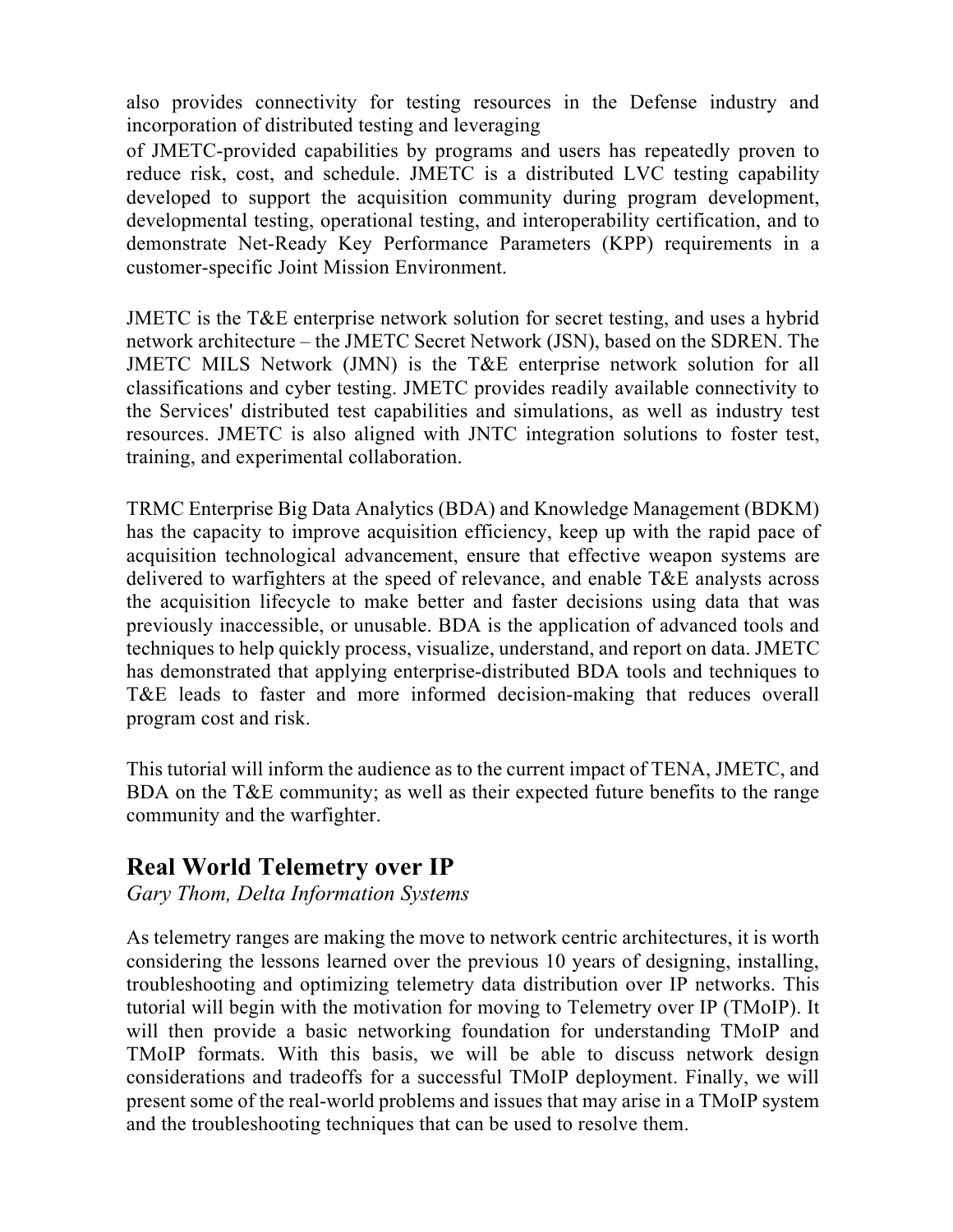## **T&E in Support of Agile: Test and Evaluation for Information Technology Acquisition**

*Robin Poston, PhD - System Testing Excellence Program, University of Memphis, and Wayne Dumais - Deputy T&E, Department of Homeland Security (DHS)*

This tutorial will discuss T&E in support of Agile and DevSecOps, we need to explore the sequence of the evolution of the agile methods, rationale for the application of different methods, compare traditional and agile software development approaches, discuss research conclusions regarding the agile method's impact on software performance, review benefits and challenges of Agile and DevSecOps, and appreciate the fit of Agile and DevSecOps methods with waterfall Software Development LifeCycle (SDLC) stages. Furthermore, in this tutorial we will also discuss when to use Agile and DevSecOps, the role of the tester on these projects, and various kinds of T&E applicable to iterative software development. The goal is for attendees to be able to evaluate whether T&E is being properly integrated into Agile and DevSecOps software development process, coordinate development of the operational test strategy into these software development environments, coordinate and oversee T&E in the development environment with government and contractor personnel, and specify T&E requirements in the Request for Proposal (RFP) for a software development project in which the Agile or DevSecOps approach is to be used. Practical examples from the Department of Homeland Security will be shared and discussed.

# **Machine Learning Here, Machine Learning There… Machine Learning in Test & Evaluation? An ML Tutorial for Everyone**

*Mark Tschopp, Ph.D., U.S. Army Research Laboratory*

Machine Learning and Artificial Intelligence are ubiquitous within the commercial and defense sectors these days. But what is it really? As we are asked to design, test, and evaluate systems around artificial intelligence and machine learning (AI/ML) capabilities and technologies within the DoD, how much do we need to know about what is "under the hood" for these algorithms? If you find yourself asking these sorts of questions, this tutorial may be for you. The objective of this tutorial is to start at the beginning. I was like you a few months back. Some people do not actually remember how they learned machine learning, i.e., the intuition, the concepts, the math just sort of gradually seeped in over the course of their undergraduate or graduate degree—now they know it just as a few lines of code in Python. For me, I just learned this, so it is fresh in my mind – what concepts I grasped, which ones were harder to grasp, what are the key concepts that I would tell someone "if you know anything in machine learning, you got to know this." I sat down, I listed what I felt were key concepts: regression, classification, linear regression, logistic regression, regularization, variance-bias tradeoff, loss/cost functions, activation functions, neural networks, dropout, convolutional neural networks, LSTMs, etc. The goal for this tutorial is to be a comprehensive entry point into machine learning. Since I am a DEVCOM ARL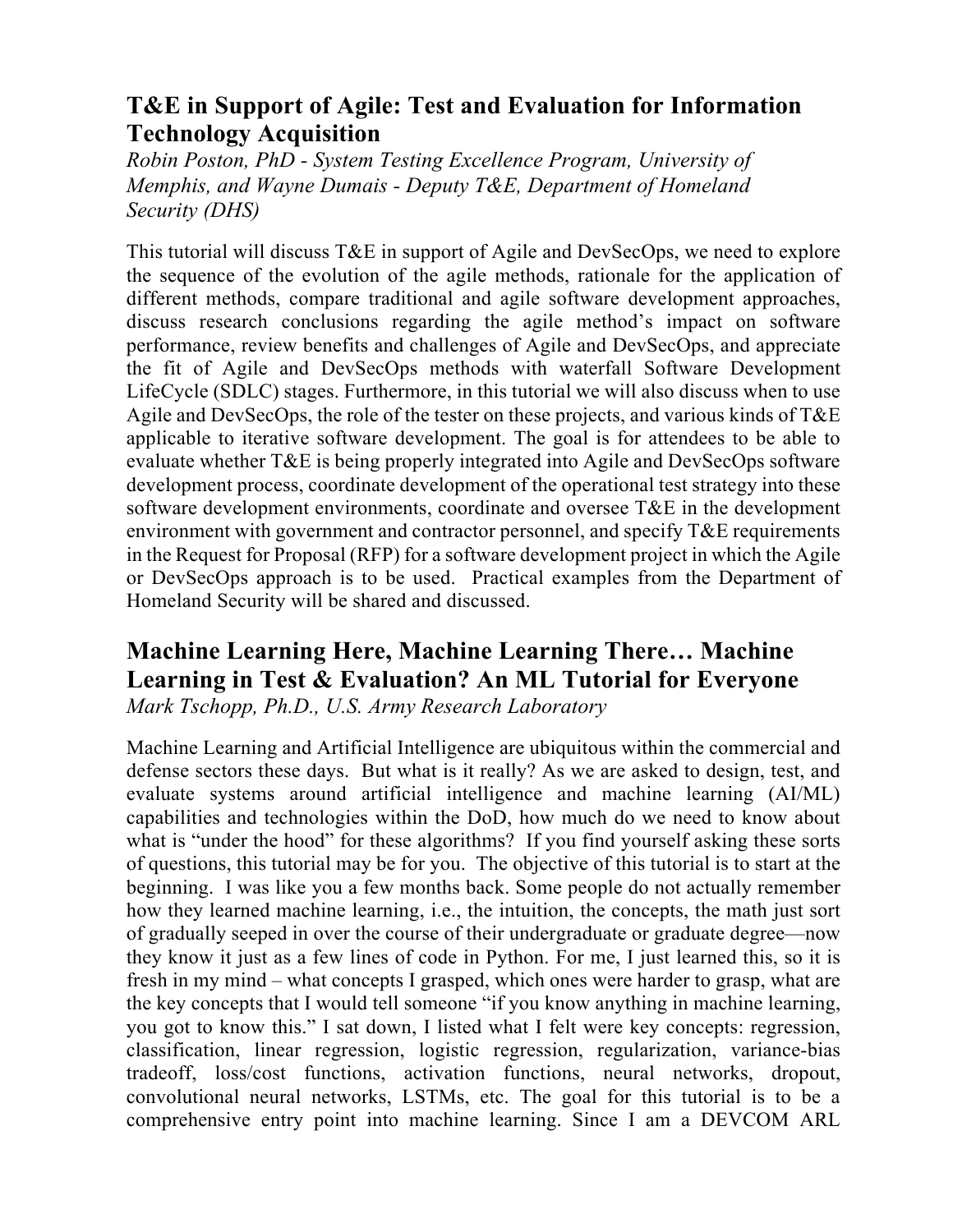scientist, I chose an Army-related dataset—ballistic penetration of aluminum armor. No cat classification datasets or Boston housing price datasets here; just straight up bullets being stopped by armor. I have condensed 8 months of online machine learning courses into a few parts. You may ask, "Will I learn a whole bunch of Python or MATLAB syntax that I will never use?" No, let's just do it in Microsoft Excel. Yup, let's program a few neural networks to truly understand what's going on and provide some intuition into what's "under the hood" as collectively we incorporate more and more AI/ML capabilities into our defense systems.

## **Air Force's New MBCRA (Mission Based Cyber Risk Assessment) and Integrated Engineering Approach**

*Kevin McGowan, COLSA Corporation*

The AF commonly uses numerous stove-piped cyber vulnerability assessment processes, executed in parallel, to characterize cyber attack surfaces and to identify potential cyber vulnerabilities and risks. This is an inefficient use of limited resources and results in products being generated for targeted audiences (i.e., not usable by multiple stakeholders). It also results in less informed products and decisions.

The Mission-based Risk Assessment Process for Cyber (MRAP-C) is the AF's new iterative Mission Based Cyber Risk Assessment (MBCRA) process which builds upon best practices from the Cyber Table Top (CTT), Cyber Test Prioritization Methodology (CTPM), Cyber BlueBook (CBB), and integrated engineering processes. The MRAP C combines bottom-up and top-down assessment approaches to identify critical components and system information, to assess potential cyber attack paths through the system, and to identify potential mission effects of cyber vulnerability exploitation. The MRAP-C analysis activities and Attack Path Vignettes generated during the MRAP-C process inform cooperative and adversarial developmental and operational cyber test events, cyber test strategy, cyber test plans, cyber requirements, cyber test resource lists, and cyber recommendations development. It also fulfills DoD Cyber Test and Evaluation Phase 1 and 2 requirements.

When combined with the USAF's integrated Systems Security Engineering (SSE) Cyber Workflow Process, programs are equipped with an iterative engineering process which assesses cyber vulnerabilities and risks throughout the acquisition lifecycle. When executed by the program's integrated Systems Security Working Group (SSWG), all member stakeholders are involved with performing the cyber vulnerability assessments and with performing key programmatic / engineering activities focused on developing a cyber secure and cyber survivable system for the warfighter.

This Tutorial provides an overview of the new MRAP-C MBCRA process and how it aligns with the USAF SSE Cyber Workflow Process.